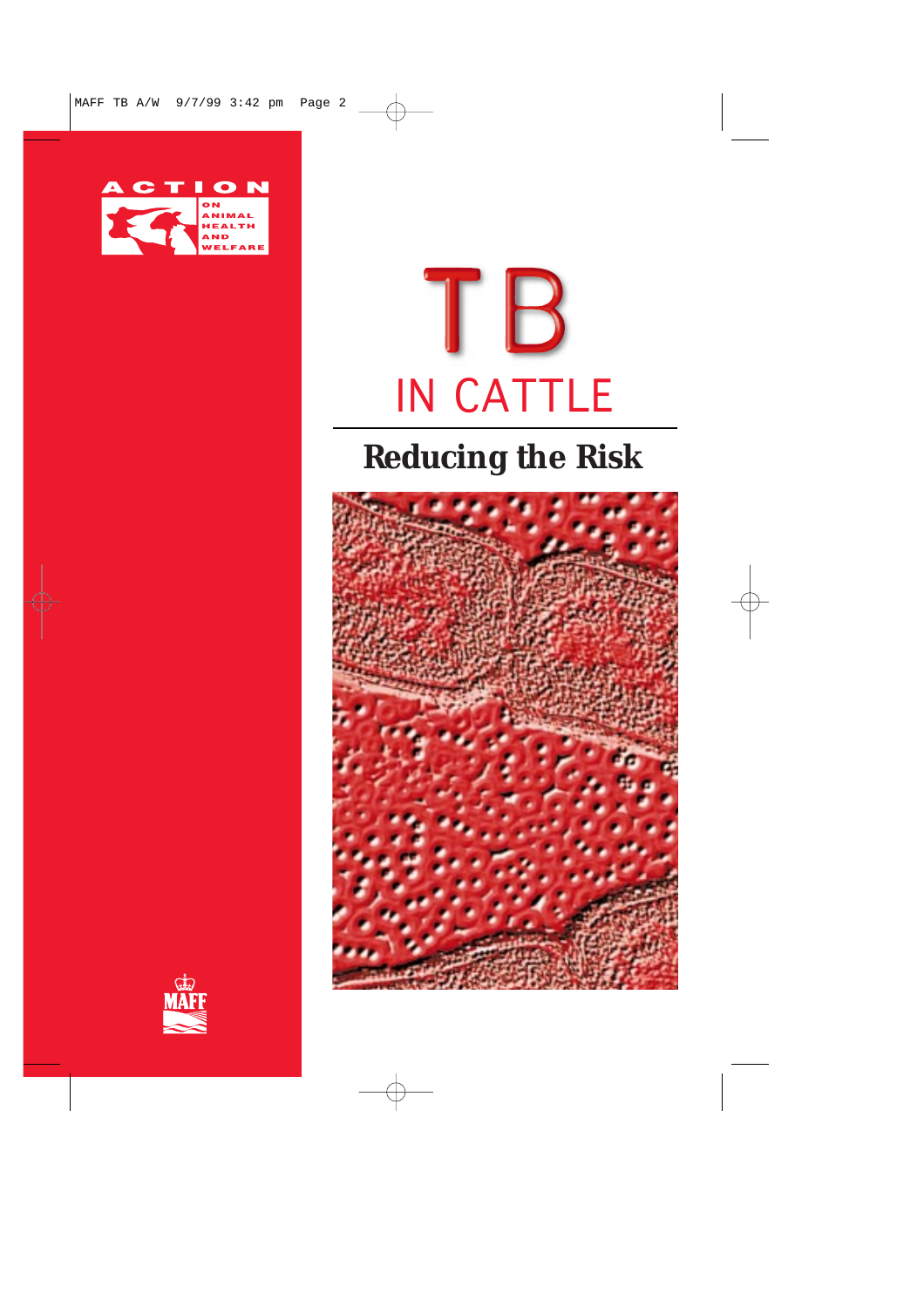

# **TB: Reducing the Risk**

Every year farmers lose millions of pounds from TB breakdowns. Each year the figure rises. More and more farmers are facing the worry of TB breakdowns. Do you want the stress and disruption TB brings?

We don't know all the reasons why some farms get TB and some do not, and we don't know the best way to stop the disease spreading. MAFF is spending over £11 million a year to try and find the answers to these questions.

Already, however, there are a number of steps farmers can take to reduce the chances that their animals will go down with TB. A separate leaflet suggests general disease control measures which will help against TB as well as other diseases.

This leaflet suggests measures more specifically directed at TB. These vary from some which are proven scientifically to some which are based on common sense or on the results of work done in other countries. Some may be impracticable on your particular farm; others may seem irrelevant to you if you are farming in one of the areas of the country where TB is not a serious problem. But the disease is spreading, and occasional breakdowns occur in every county.

You will need to think through what might be practicable for you, and discuss the possibilities with your veterinary surgeon.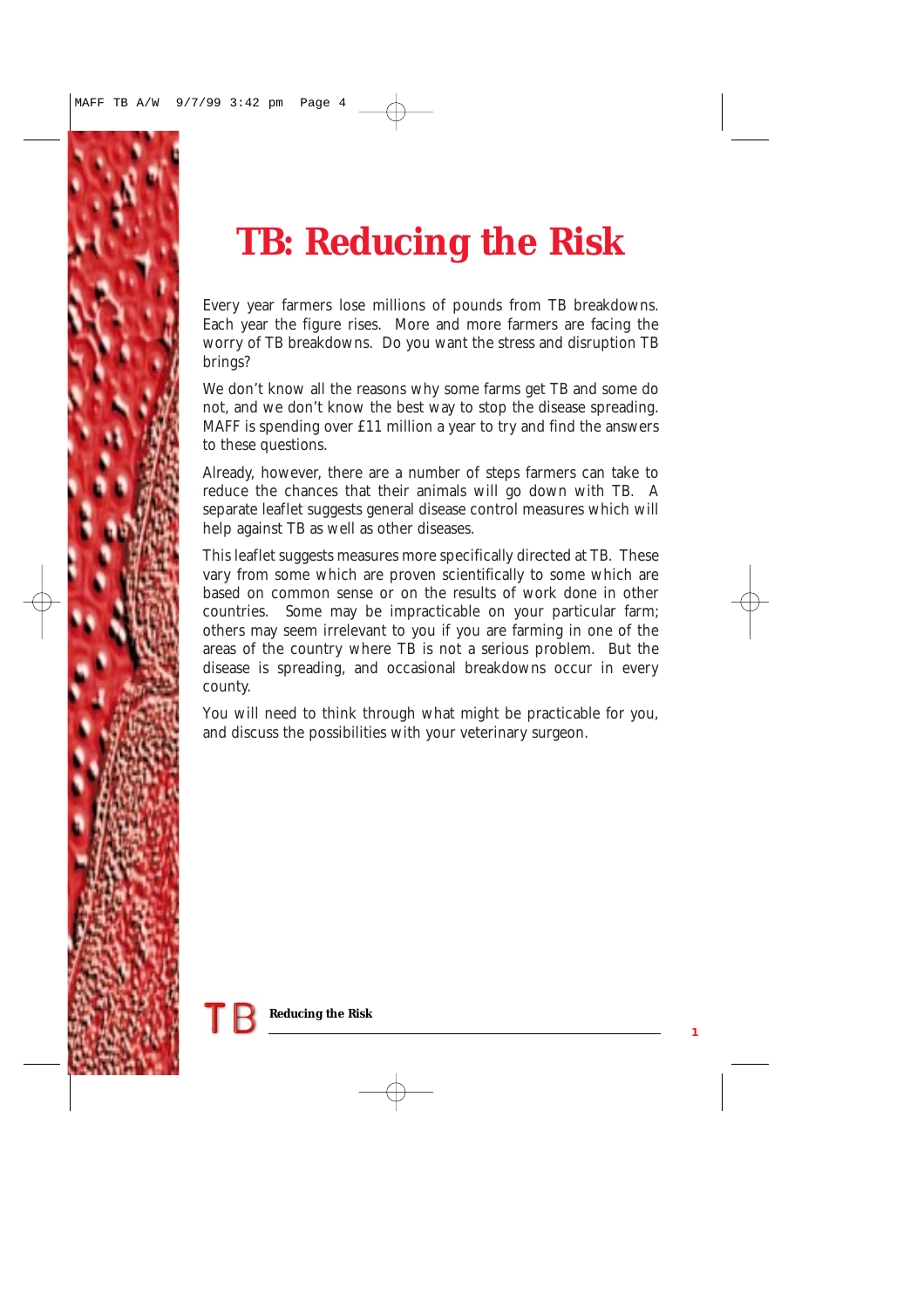#### **What is tuberculosis?**

Tuberculosis in cattle is caused by the bacterium, *Mycobacterium bovis*, one of a family of bacteria which also cause Johne's disease in cattle and leprosy in people.

*M. bovis* has been found in several wild mammal species and in cats. It also infects people. Nowadays nearly all of human TB is caused by a different organism, but in the past *M. bovis* was a major cause of death in people in Britain.

Animals are probably more likely to be infected by *M. bovis* when they are poorly-nourished or under stress. When they are infectious they may pass the bacterium on in a number of ways - in their breath, saliva, urine or droppings. *M. bovis* can survive in the environment for several months, especially in moist, mild places like ill-ventilated cattle sheds.

#### **Controlling tuberculosis**

TB spreads between cattle slowly compared to some infections, but it will spread. That is why the government regularly tests cattle for TB using a skin test. Animals which react to the test are compulsorily slaughtered, and restrictions are placed so that animals may not move on or off the affected farm (except direct to slaughter under licence) until further tests show that the herd is clear. This process seriously disrupts farm business, and can be very expensive. Even farmers in areas with little history of TB breakdowns should therefore consider how they can help to keep TB out of their herds.

TB in cattle is complex, and a number of factors are involved. One way to stop cattle getting TB is to stop them coming into contact with *Mycobacterium bovis*. This means stopping the bacterium spreading between cattle, and spreading from wild animals to cattle.

The following pages give some suggestions on how you could reduce the risk of infection from these two sources.



**2**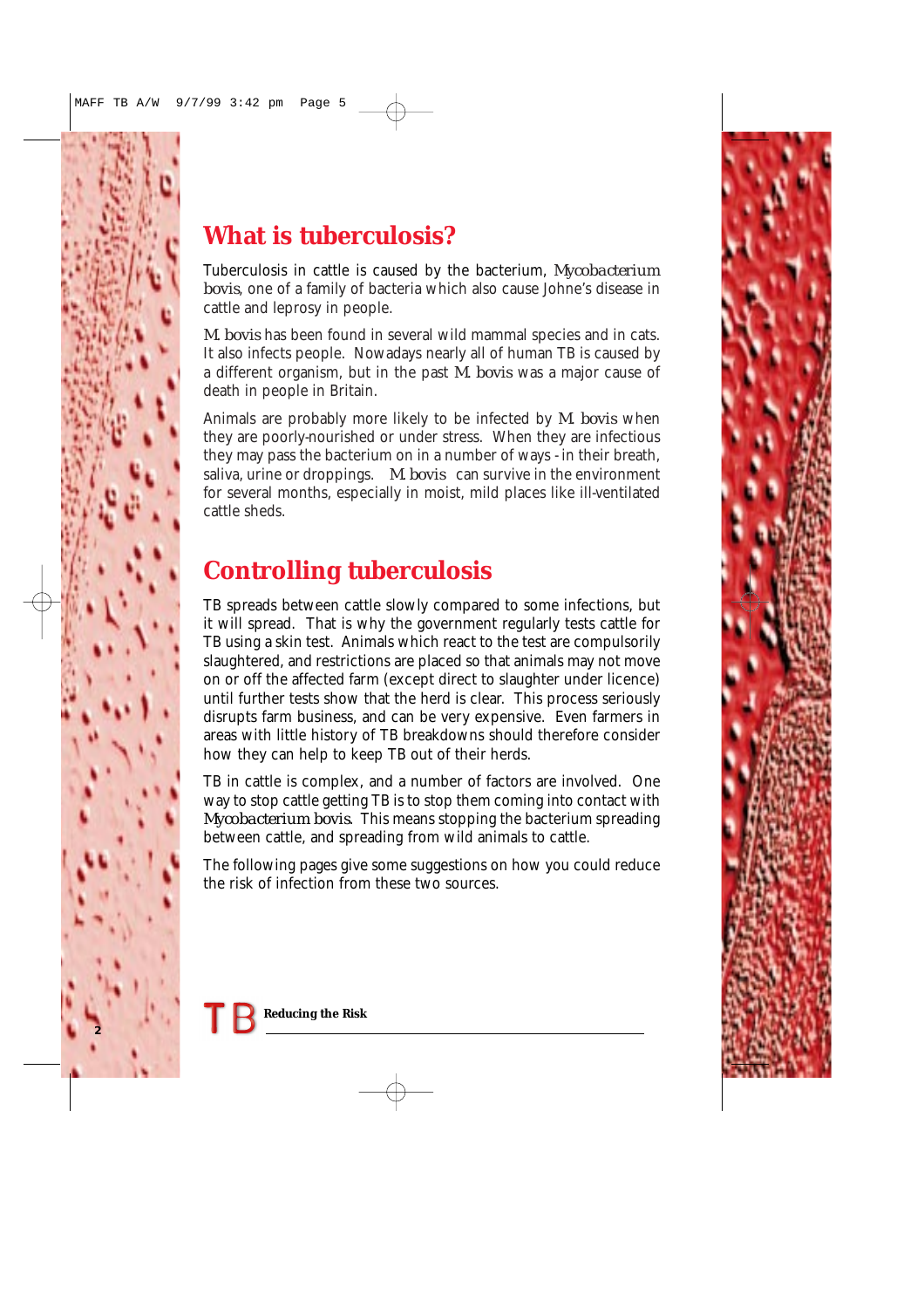## **Cattle to Cattle Spread**

You should try to prevent contact between your cattle and those on neighbouring farms, and you should ensure as best you can that cattle coming on to your farm are healthy. We suggest you:

- **use sound fencing to stop nose to nose contact with other cattle**
- **place barriers in gateways to stop contact with passing cattle**
- **avoid common grazings; if you have to use them ask for skin tests to be synchronised**
- **consider moving to a closed herd system**
- **wherever possible breed your own replacements**
- **isolate any bought-in cattle**
- **consider a private TB test for all bought-in cattle. Your vet can advise you on how to do this**
- **ask when bought-in cattle were last tested for TB. If they need testing before your routine herd test, speak to your vet about a private test**
- **keep contract reared cattle away from your herd**
- **keep over winter housing well ventilated and dry**
- **tell your neighbours if you have a TB breakdown; that way they might tell you in turn and enable you to take precautions**

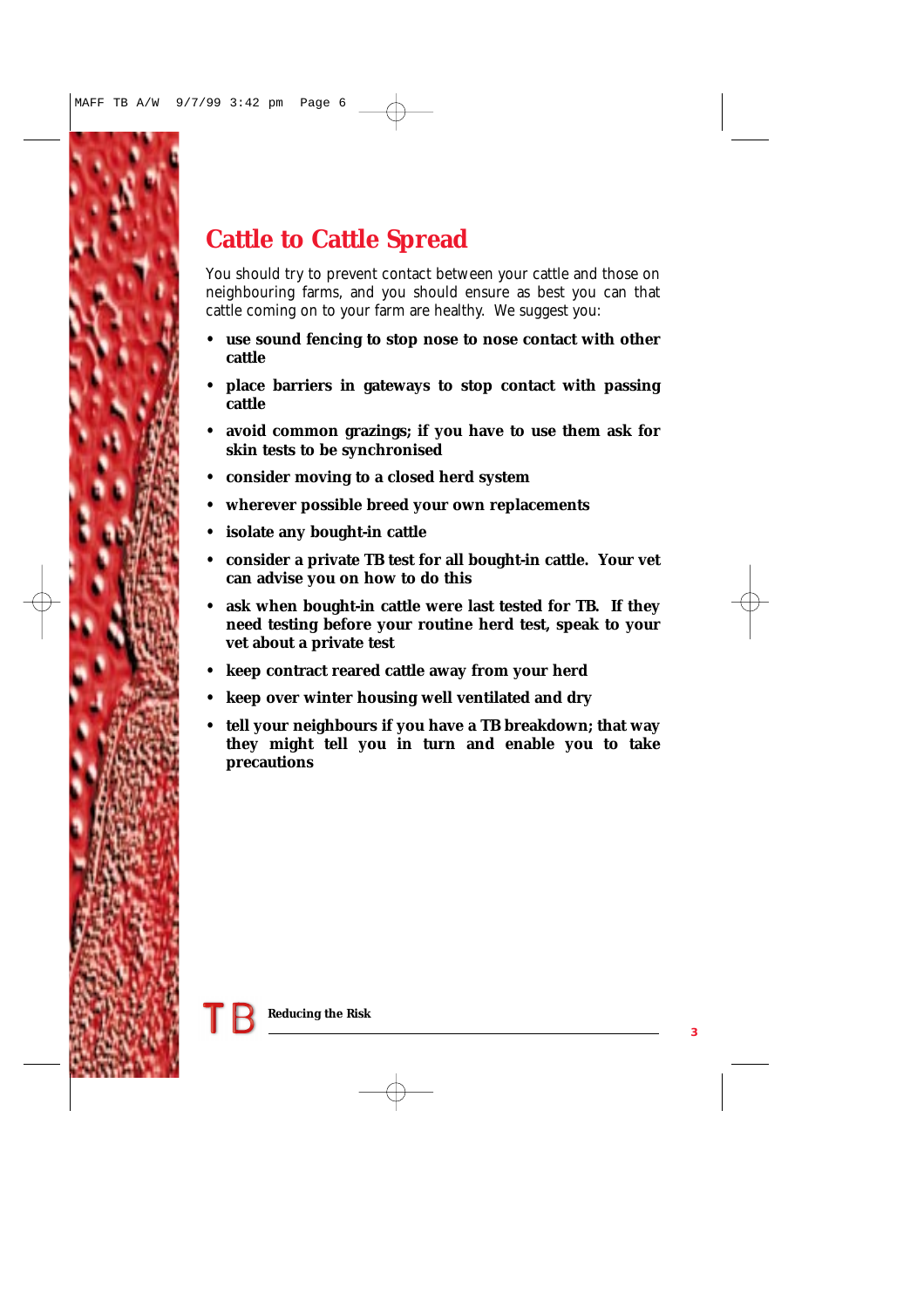#### **Spread from wildlife**

*Mycobacterium bovis* has been found in several wild mammal species. The species found to have the highest rate of infection is the badger, although infection has also been found in deer and other animals. The consensus of scientific opinion is that badgers are a significant source of TB infection in cattle, although in areas where the badgers are not infected, they cannot pass the infection to cattle. Even where there is TB in the local badger population, there are many other factors which influence whether or not cattle become infected.

It makes sense to minimise direct contact between cattle and badgers, and contact between cattle and places where badgers live or may have left saliva, urine or faeces.

- **walk your farm to identify areas which badgers use**
- **keep wildlife out of buildings, especially feed stores and cattle housing**
- **raise feed and water troughs so that their lips are at least 80cm (30 inches) off the ground**
- **molasses feed blocks are a favourite food of badgers; ensure they are raised off the ground where badgers cannot get to them**
- **fence off the areas around setts to keep cattle out while allowing badgers free access**
- **if you have clusters of badger dung pits, consider fencing them off too**
- **avoid grass from badger latrines and field margins when cutting silage**
- **dispose safely of badger carcases found on your farm. Use a face mask and gloves**

It is an offence to interfere with badgers or their setts without a licence. Contact your MAFF RSC or the Scottish or Welsh Office to ask about licences.

**4**